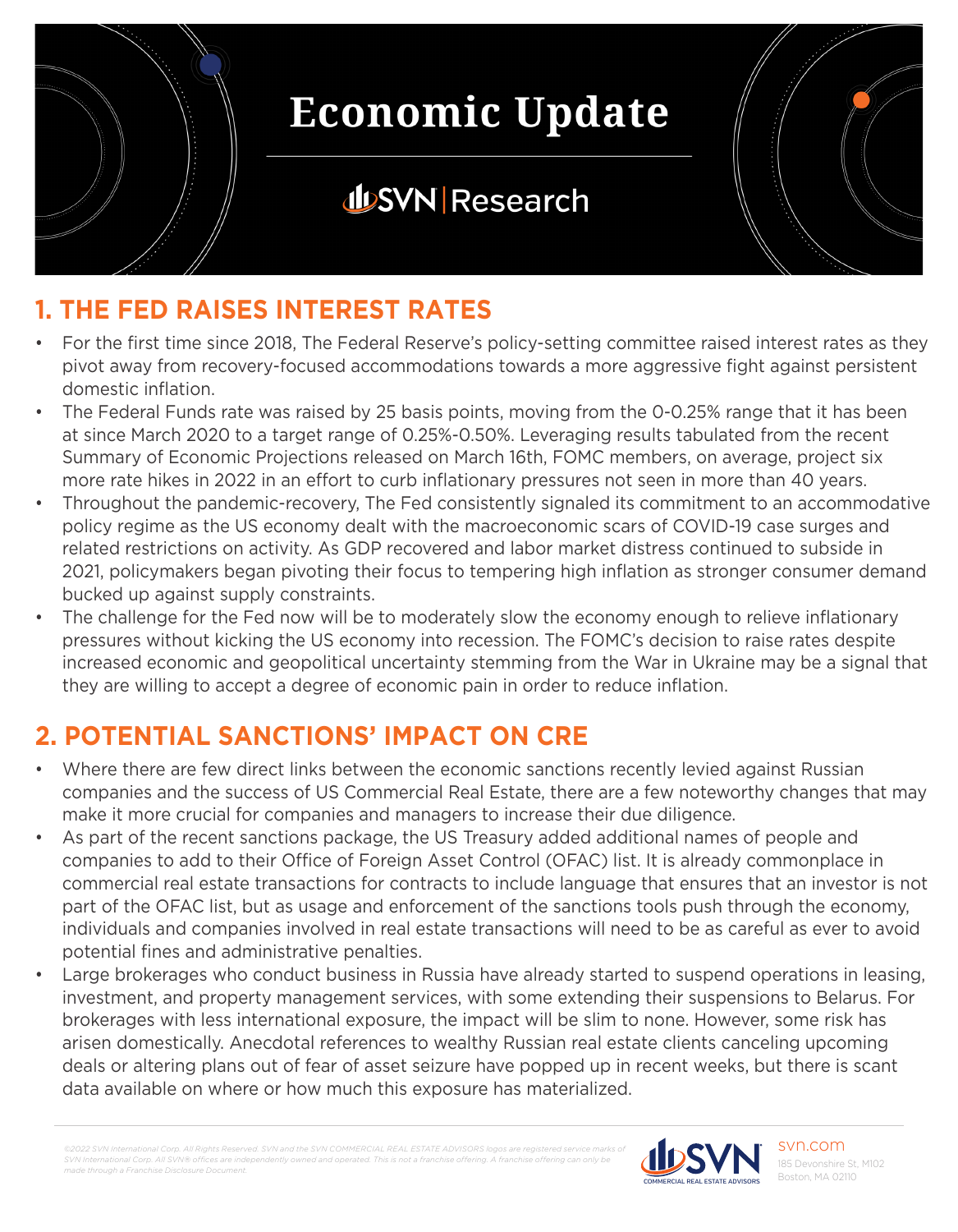

### **JUSVN Research**



#### **3. SHORT TERM ENERGY OUTLOOK**

- Forecasts for the short-term energy outlook compiled by the US Energy Information Administration (EIA) highlight increased uncertainty in global energy markets stemming from Russia's invasion of Ukraine, among other factors.
- According to the EIA, Brent crude oil spot prices averaged \$97 per barrel in February, an \$11 per barrel increase from January. During the first week of March, as tensions in Ukraine increased and western sanctions began to take hold, daily spot prices for Brent crude closed close at \$124 per barrel.
- Adding to price pressures is the cyclical low that oil production has experienced over the past several quarters. According to the EIA, global oil inventories have fallen steadily since Q3 2021 and are estimated to have fallen further during the first two months of 2022. Production decisions by OPEC+ and US natural gas producers in the coming weeks will provide a more accurate short-term outlook for oil prices. Initial signals by OPEC+ members have suggested an unwillingness to increase production in order to alleviate prices, though one member nation, The United Arab Emirates (UAE), has been more ambiguous on their commitments.

### **4. CONSUMER PRICE INDEX**

- Consumer prices rose 7.9% year-over-year through February, according to the Bureau of Labor Statistics' Consumer Price Index (CPI). Year-over-year price increases have now accelerated for sixconsecutive months and have remained elevated above the Federal Reserve's 2% inflation rate target since March 2021. (Note: the Fed explicitly uses the PCE Deflator as its preferred gauge of inflation but still considers CPI a key indicator of macroeconomic inflation).
- Prices climbed by 0.8% month-over-month on a seasonally adjusted basis, rising above January's increase of 0.6%. Gasoline, food, and shelter were the largest contributors to February's uptick, rising respectively by 6.6%, 1.0%, and 0.5% on a month-over-month basis.
- After weighting for relative importance, Gasoline prices accounted for roughly one-third of all inflation in February. Overall gasoline prices have climbed by 38.0% in the past 12-months, while fuel oil prices specifically have risen further, climbing by 43.6% in the past 12-months.
- Core-CPI, which removes food and energy prices that tend to be more volatile and less responsive to monetary policy decisions, increased by 0.5% month-over-month and 6.4% year-over-year. The increase in shelter costs accounted for just over 40% of all inflation in non-food or energy goods and services.

### **5. JOB OPENINGS AND LABOR TURNOVER SURVEY**

The number of job openings in the US was little changed in January from the previous month, standing at 11.3 million on the last business day of January, according to the Bureau of Labor Statistics.

*©2022 SVN International Corp. All Rights Reserved. SVN and the SVN COMMERCIAL REAL ESTATE ADVISORS logos are registered service marks of SVN International Corp. All SVN® offices are independently owned and operated. This is not a franchise offering. A franchise offering can only be made through a Franchise Disclosure Document.*

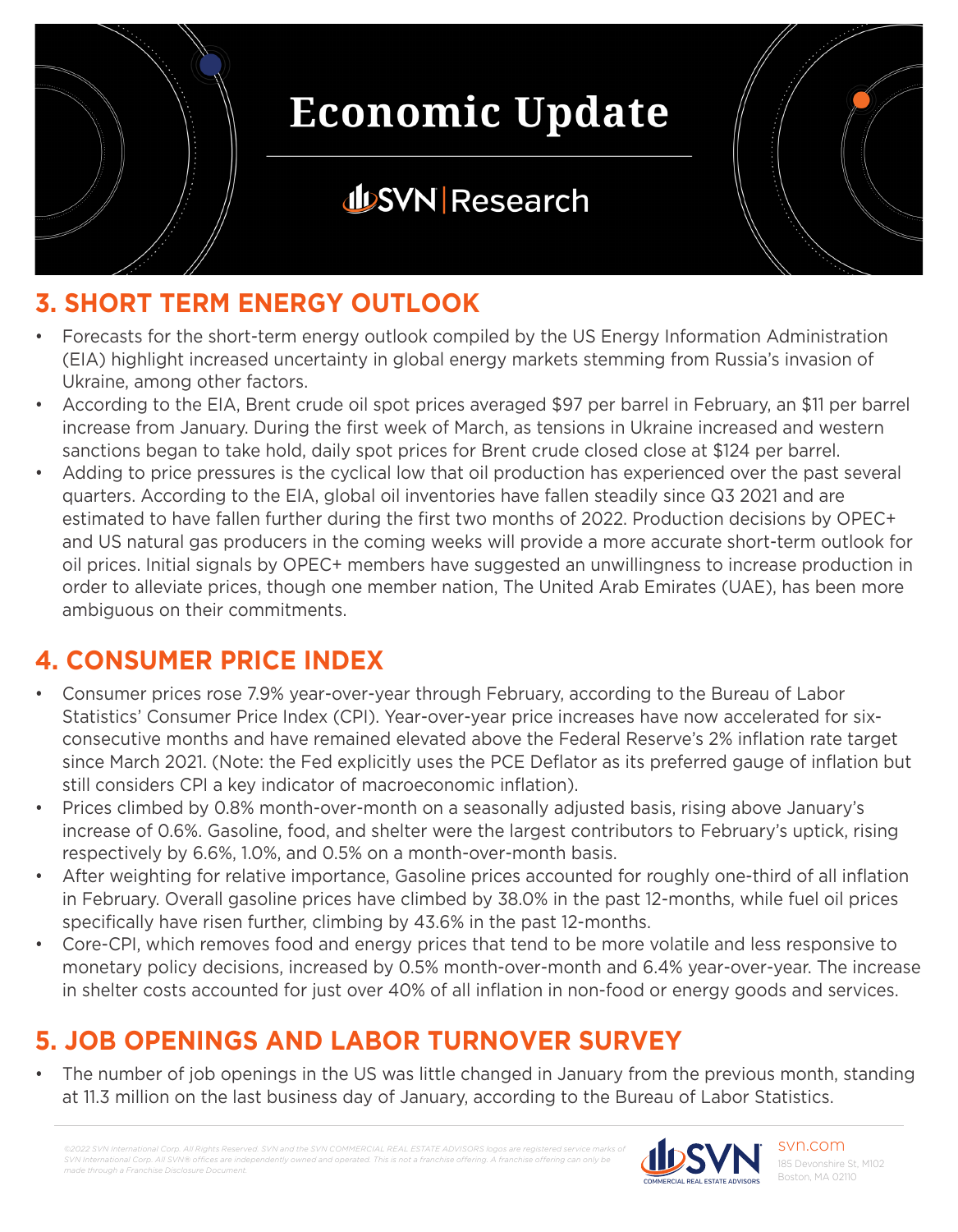

## **JUSVN Research**



- The fall in quits was most apparent in retail trade jobs, which saw 69k fewer people quit in January than in December. Finance and Insurance related roles saw the highest number of quits in January, reaching 30k.
- In the past 12-months, 76.4 million people in the US have started new jobs, while 70.0 million have separated from their previous job, charting a net employment gain of 6.4 million since January 2021.

#### **6. NEW BUSINESS APPLICATIONS**

- New business applications fell by 2.1% in February from January, according to the latest release of the Census Bureau's experimental Business Formation Statistics.
- Roughly 420k new businesses were created last month, derived from applications for new Employer Identification Numbers (EIN) filed with the IRS. 135k of these businesses are considered "high propensity," a drop of 3.0% from January. Newly formed businesses with planned wages dropped by 1.6% to 48k while new corporations dropped by 4.9% to 49k.
- Agriculture led all industries in newly formed business in February, adding 3,473 businesses, while Utilities had the highest percent increase at 14.6%. Retail trade slowed the most, producing 6.6% fewer new businesses in February than January.

#### **7. RETURN TO OFFICE IN GATEWAY MARKETS**

- Data produced by keycard operator Kastle systems shows that in March, office occupancy returned to pre-Omicron levels.
- Since March 2020, activity at office buildings has sat in a pandemic-era lull. However, activity had started to improve as the Delta subsided in the Fall of 2021. Pandemic-era office occupancy peaked on December 1st, 2021, with a 40.6% physical occupancy rate before plummeting again as Omicron cases began to surge across the US. In Kastle's most recent weekly survey on March 9th, office occupancy climbed back to 40.5%
- The Kastle survey relies on data from office access systems in place across 10 US Cities. As of March 9th, Austin led all cities with a 58.3% occupancy rate, followed by Houston at 52.4% and Dallas at 50.7%. San Francisco remained the lowest in the US, with an office occupancy rate of just 29.4%.

#### **8. ENVIRONMENTAL, SOCIAL, AND GOVERNANCE (ESG)**

• A survey by Deloitte of 300 senior finance, legal, and sustainability leaders found an increase in the preparation and adoption of reliable data by companies for ESG reporting. This comes amid growing ambitions by the business landscape to address environmental and social concerns while attempting to

*©2022 SVN International Corp. All Rights Reserved. SVN and the SVN COMMERCIAL REAL ESTATE ADVISORS logos are registered service marks of*  **SVN International Corp. All SVN® offices are independent** *made through a Franchise Disclosure Document.*



svn.com 185 Devonshire St, M102 Boston, MA 02110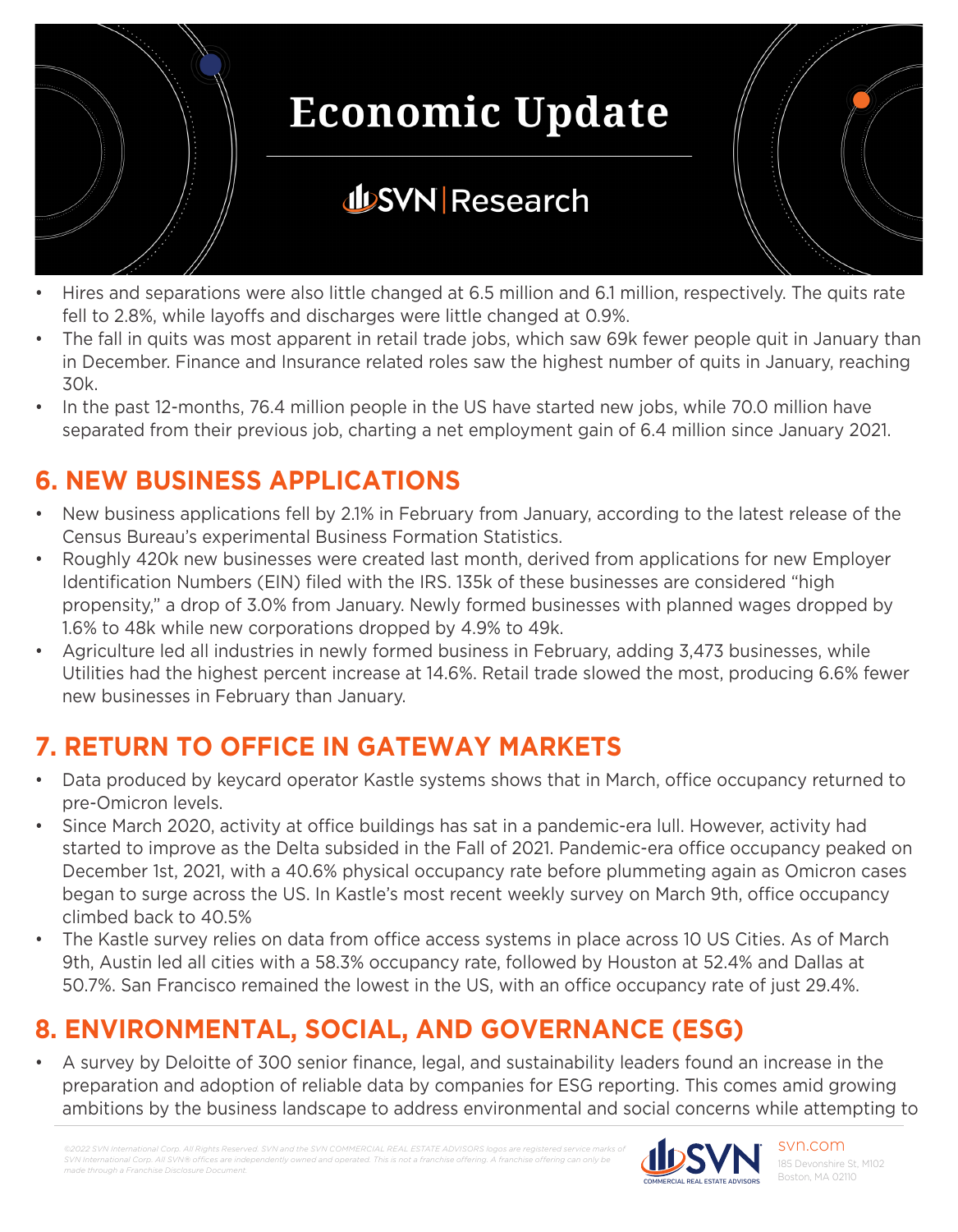

## **JUSVN Research**

accurately account for the risks and potential value creation opportunities presented by ESG.

- 57% of survey respondents say that data availability and quality are the biggest challenges to ESG, which may explain the disconnect between firms and managers with ESG ambitions those with the structures in place to work towards them. 57% of respondents indicate that they are working to implement ESG working groups within their firms, but just 21% of respondents say that they currently have an ESG working group dedicated to implementing ESG strategies.
- Roughly 8-in-10 respondents believe that they will need additional resources to generate ESG disclosures, while 9-in-10 respondents specifically listed technology as the primary need to help enable complete and accurate ESG disclosures.

#### **9. THE GREAT RESIGNATION**

- A new Pew Research poll on March 9th shows that a majority of workers who quit their job in 2021 cited low pay, no opportunities for advancement, or a lack of feeling respected as the reasons for departing.
- A net 63% indicated both low pay and lack of advancement opportunities as one of the main reasons for leaving, while 57% indicated feeling disrespected at work. Despite the attention that relocation efforts have been given in the search for answers to the sky-high quits rates seen in 2021, only 35% of respondents indicated that wanting to relocate accounted to a different area was a reason for leaving.
- Roughly half of the respondents cited child care burdens as a reason for quitting, with a similar share pointing to a lack of flexibility in their work hours.
- In a separate question that asked specifically whether the COVID-19 outbreak contributed to their decision to quit, 31% indicated that they were.

#### **10. LEADING INDICATOR OF REMODELING ACTIVITY (LIRA)**

- The Leading Indicator of Remodeling Activity Index (LIRA) is a quarterly measure of short-term national home improvement spending on owner-occupied homes produced by the Joint Center for Housing Studies at Harvard University (JCHS). The index projects out four-quarters of remodeling activity and, in its most recent update, signaled that activity could reach a new peak in 2022.
- Historical estimates show that activity has steadily increased over the past several quarters. Utilizing a four-quarter moving percent change, after falling from a Q1 2020 peak of 3.2% to a pandemic-low of 1.5% in Q3 2020, the activity has accelerated in each successive quarter, reaching a four-quarter moving average of 9.4% in Q4 2021.
- JCHS projects that the moving average will rise to 11.3% in Q1 2022 before accelerating faster into Q2, with a forecast of 15.2%. The acceleration in activity is expected to peak in Q3 2022 at 19.7% before receding modestly to 17.3% in Q4.

*©2022 SVN International Corp. All Rights Reserved. SVN and the SVN COMMERCIAL REAL ESTATE ADVISORS logos are registered service marks of SVN International Corp. All SVN® offices are independently owned and operated. This is not a franchise offering. A franchise offering can only be made through a Franchise Disclosure Document.*